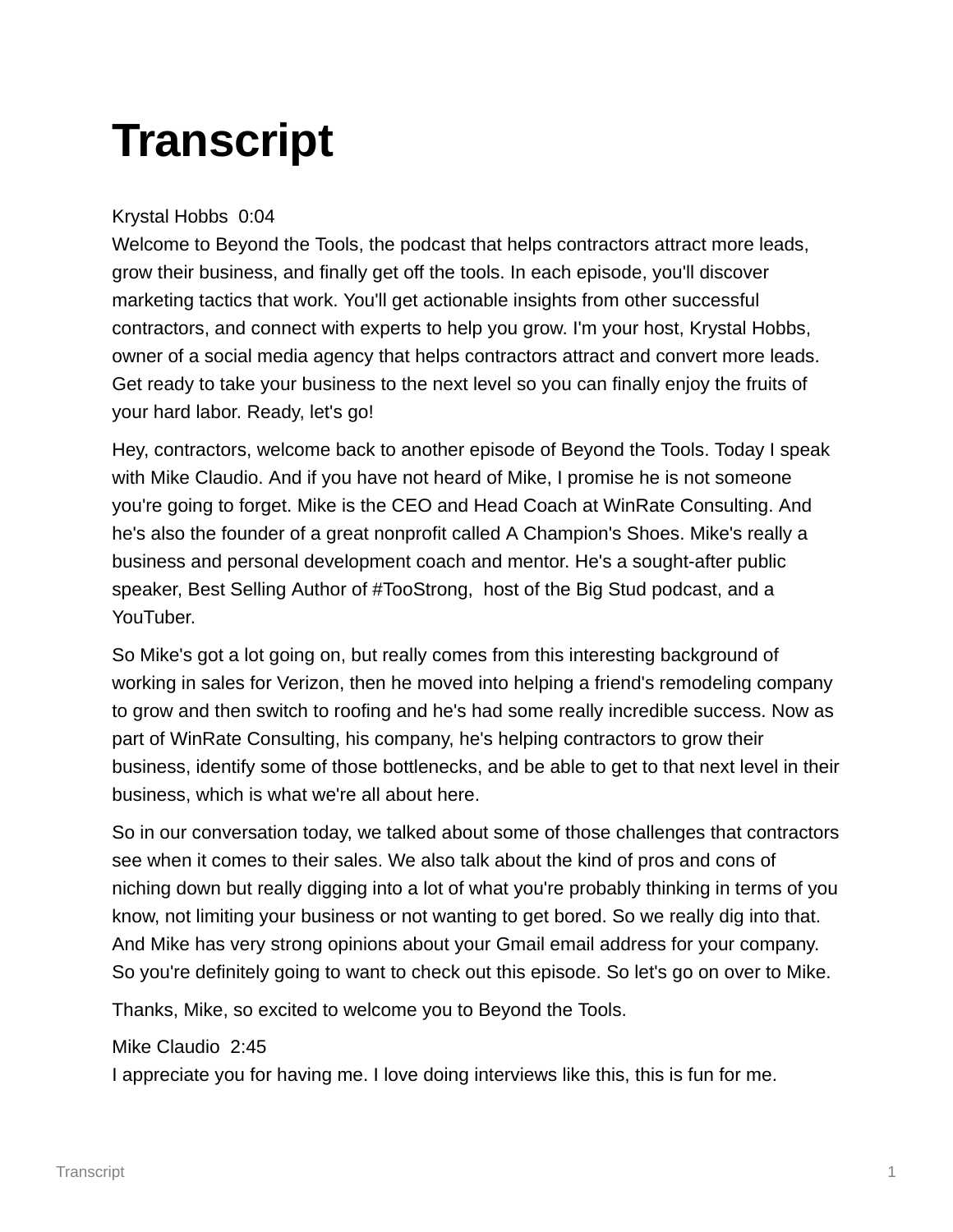# Krystal Hobbs 2:49

Awesome. So I know you're a sales and business development guy, you come from a corporate sales background with Verizon, and then you moved into remodeling and roofing. In your experience, what do you think most contractors are missing when it comes to their sales?

# Mike Claudio 3:10

That's a good question out the gate. I think consistency and understanding the problems of their target audience. I think a lot of contractors come in trying to sell themselves instead of solving problems. I think as business owners, as a business, is what we are, we're problem solvers. Some people do that with technology, some people do with remodeling, roofing, but when you get really good, what I would say like an excellent or very experienced salesperson, you really truly understand the emotional pain points of your customer base. And there's a lot of content out there. Either you're trying to push themselves or service their product and it will work. You will sell. Then you're kind of more transactional than consultative and I think that's where people start to stagnate. They get stuck. They have an average close rate. They have average price points. They have average profit margins. But when you get really good at understanding and truly starting within the consultative approach of aligning with the problems of your target audience, you get a next-level engagement level, you get a next-level buy-in and trust factor from that audience. And I think it's one of the biggest things a lot of people miss. They lead with themselves. They lead with their product or service as opposed to leading with the most boom, why? Because the most important part is making that customer feel like you truly understand what they're dealing with.

# Krystal Hobbs 4:29

Absolutely. And I don't like to warm up, I like to get right to the meat of the interview. So I love that you're happy to dive in there too. So when you're starting with a company and helping them to identify their audience and those pain points, where do you start with that?

# Mike Claudio 4:51

So what I'd like to start with if you'd have no idea at all is like go back to your last 20 clients and ask them "Hey, what's the biggest problem we actually solve for you?", And I think you might actually be surprised of the answers. Because you almost use a kitchen remodeler. It's not that they were tired of their cabinets is that they were tired of their mother-in-law giving them shit about their cabinets. It's not that it was the size of their kitchen, it was the fact they couldn't host their whole family in their kitchen. It's not that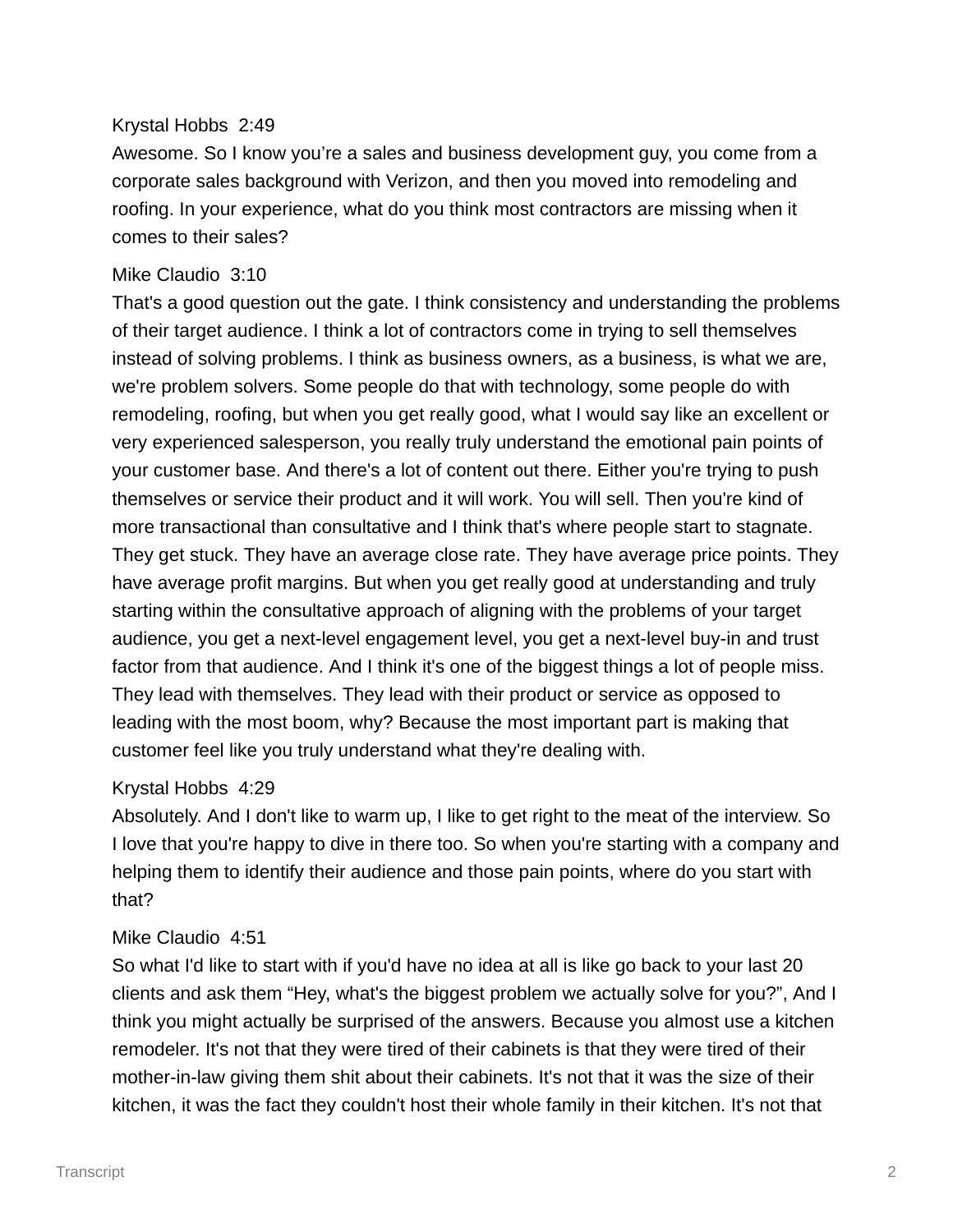they didn't have the island, it's that they couldn't host the neighborhood parties like they wanted to. So what we do for them gives them a solution that actually solves a much different problem than you realize. And so if you can go back to your last 20 clients, ask them what was the biggest problem you solved for them after completing your product. So that'd be number one. I would start there. Go back and figure out like the last 20 clients you have and ask them how did your product or service help them solve their biggest problem or what that product did that has helped them in a way. And most clients, if you did a good job, and they totally want to help you. Most clients want to help good service providers, they just don't know how and so giving them an opportunity to assist in something like that, they typically take advantage of it and they enjoy doing it.

#### Krystal Hobbs 6:21

That's a really great point. I feel like a lot of business owners, regardless of their industry, don't take the time to ask those kinds of questions and have those in-depth conversations with their customers. So, okay, so once they've identified that pain point, how do they then use that to grow their business?

## Mike Claudio 6:49

So there are two primary ways I guess, one would be content creation, it's a big part of my strategy. This was when I was still selling remodels and I was selling roofing. I use a lot of content and content significantly more about helping your audience believe that you understand what they're going through and dealing with, than highlighting for example if this is Claudio's roofing, your audience doesn't need you to put a bunch of pictures of rooms in your content like they understand what you do. It's how you do, it's why you do, and it's what you do. So there's a formula that I use for content creation, whether it's copywriting, audio, video, whatever copywriting. So not everyone knows what copywriting is. But it is a written format. It's problem, cause, solution, benefit. And the way you word the content, what is the problem that are your clients dealing with? Why are they dealing with it? What are you suggesting they do about it? And what will they get by doing that thing that you suggest? So you just answer those questions like if you were on a piece of paper write down. What is the problem they're dealing with? We'll use the kitchen as an example, they're tired of their family not being a fit into their kitchen together, and they want to host more parties. Why is that happening? Well, they need to take down a wall, and they have data cabinets. What are you suggesting in your Design-Build Kitchen Remodel process? What will they get? The ability to fit their whole family and host the neighborhood parties. So if I answer those questions that my piece of content is, for example, if you're struggling to fit in your whole family in your kitchen,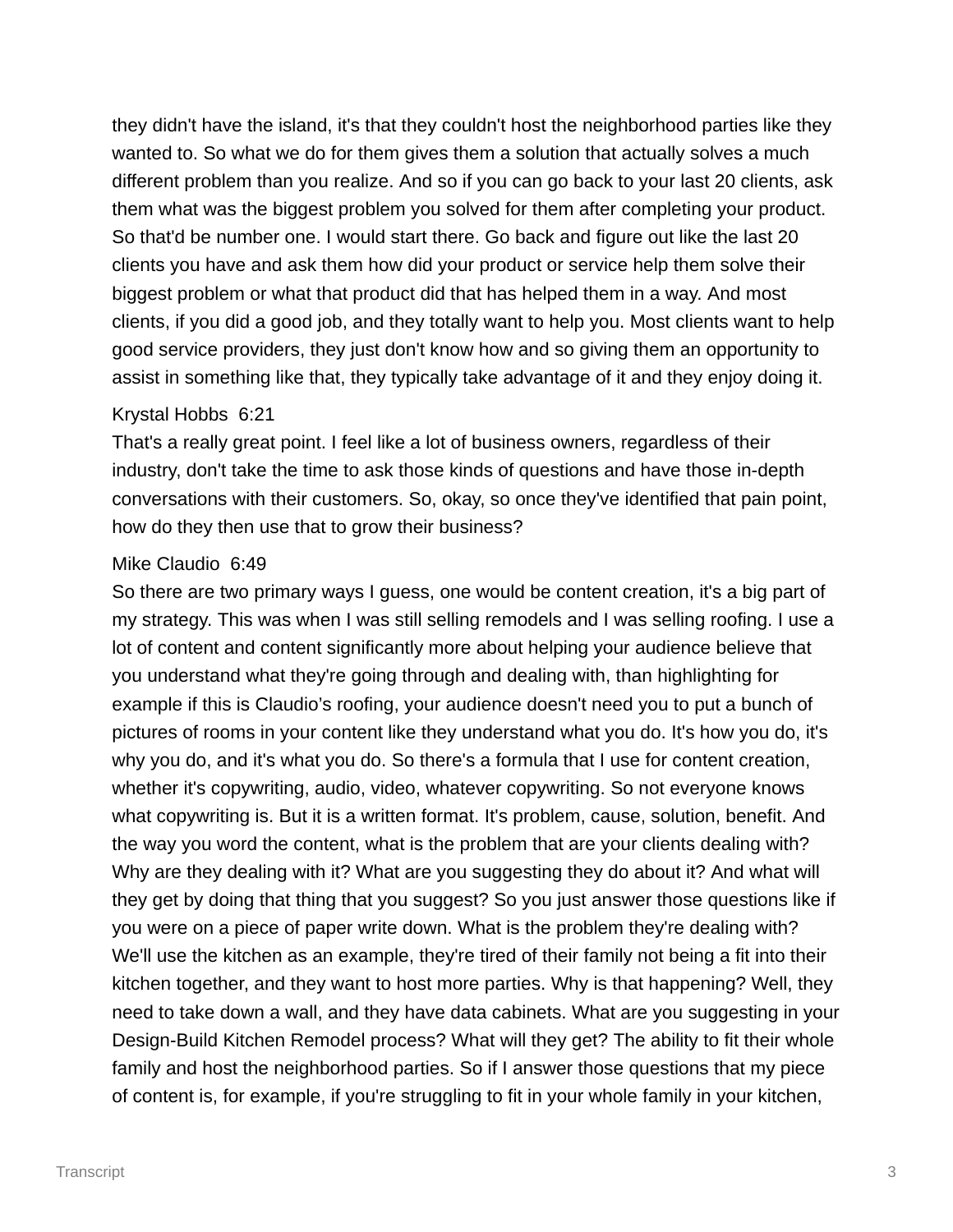or you're not able to complete or have those parties you want to it's probably because your kitchen is a little bit small, going through our design-build process, and design the kitchen of your dreams. So you can do those things, which makes it really simple, it helps you understand what it can look like. So you can get your whole family in there and throw those neighborhood parties. The problem, cause, solution, and benefit align with somebody in a very deep emotional way. Because if you are just promoting your products just so it could sell, then you aren't aligned with what's actually to get them to make a decision because people make decisions for two reasons, pain or pleasure, right? They want to get away from pain or they want to get towards pleasure. And so if you can assign that or align with that or be direct about that, the problem they're more likely to choose to go with you because you truly understand what they're dealing with or thinking about. So the content side's one of it and you can do that in a number of roles. You can use it in prospecting, right? You can from a content perspective, for example, if you're dealing with this, it might be because of this. If you'd like to talk about it, let us know, that's a prospecting message. So let's say a real estate agent, a lot of your clients struggling to hear back from contractors right now to get the work done. They want their home the answer is obviously yes. It's a global issue, right? People don't call people back. So if you do your prospecting right, focusing on the problem, I'm not calling a real estate saying, "Do you need a roofer?" I'm saying, "Are your clients struggling to find a roofer to support their punch list items when they're going through a closing transaction? Here's our service level expectation, and here's what we do."

So using that problem, the first mentality, you can create content and prospecting. And then when you're in the home, if you're doing in-home sales, digging into the problems on the front end of the conversation, their fears, their concerns, their problems, you could use the tactic of asking why three times. Well, like, "Why do you wanna get a kitchen to remodel? Why is that important to you? Why is enjoying your space, so important?" Now you found out the real reason why they want to do something because I've used the same example for a while. It is plywood and granite do the same job as a countertop, they both can hold, people go with the granite for a number of reasons, that are beyond the functionality of the countertop. And so if you understand the functionalities they want, because of the problems they want to solve, you just align with them so much better. You connect with them so much better that you're able to build that trust and build that rapport with them that makes them feel like they can trust you with their money and the vision that they have for what they're trying to do.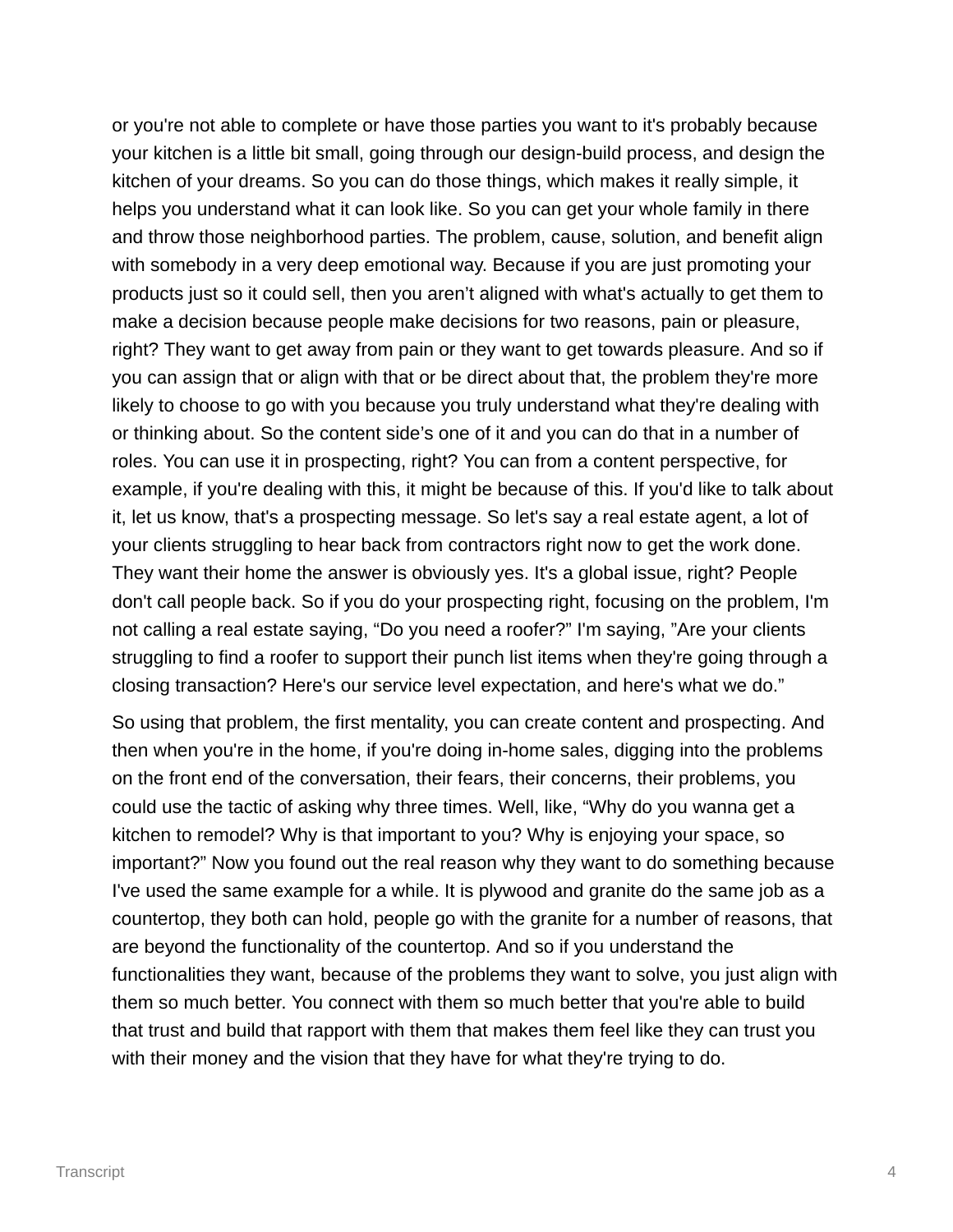Krystal Hobbs 11:25 That makes sense. Love that.

## Mike Claudio 11:27

It really comes down to like what product or service you're selling, right? It really comes down to are you a reactive or an elective service provider? Are you plumbing or electricians getting called out when something's going wrong? That's a different kind of approach, then, you are using it as elective sales like a remodeler, a debt company, a pool company, those are elective things as opposed to reactive type services. So it can be a little bit different on either side of that, depending on what type and what the scenario is when you're getting called in, but it can go either way.

## Krystal Hobbs 11:55

I'm curious, specifically on the content creation side, because obviously, you do a fantastic job with your social media and your content creation. When it comes to contractor businesses, do you see a personal branding approach working or how important are the people behind the business in content creation?

## Mike Claudio 12:21

It's the number one most important thing. Because ultimately, if you post a bunch of before and after photos, or you post a bunch of pictures of your work, or the product or service that you offer, whatever that might be, consumers are amateurs, they don't know the difference between your finished product and your competitors finished product, they're looking at a pretty picture, right? It doesn't attract them, it doesn't pull them in. People like doing business with people. And so who you are and what you're about and your core values, how you communicate, how you problem solve, and the culture you have within your business and the personalities on your team, and just the way you look and communicate can make somebody feel more comfortable with you. For example, you and the other HVAC company have access to the same subs, the same labor, the same material, the same equipment, the same tools, everything's the same, the only thing that's different is who's doing it and how they go about doing it, right? So if you're highlighting your HVAC texts on your content, somebody is actually calling say, "Hey, can I get John to come out? I really like the way John communicates." As opposed to like, we've all seen it. I think most people see it like when you go to a customer's house that's never seen you before that doesn't know how you look like and doesn't know what your brand is, to an extent. They kind of crack the door and say is that you? If they've seen you online, they'll throw the door like "Mike, it's so gratifying to meet you." Like, it's so cool. I get to watch you on your social media. And if you look at it that way, like if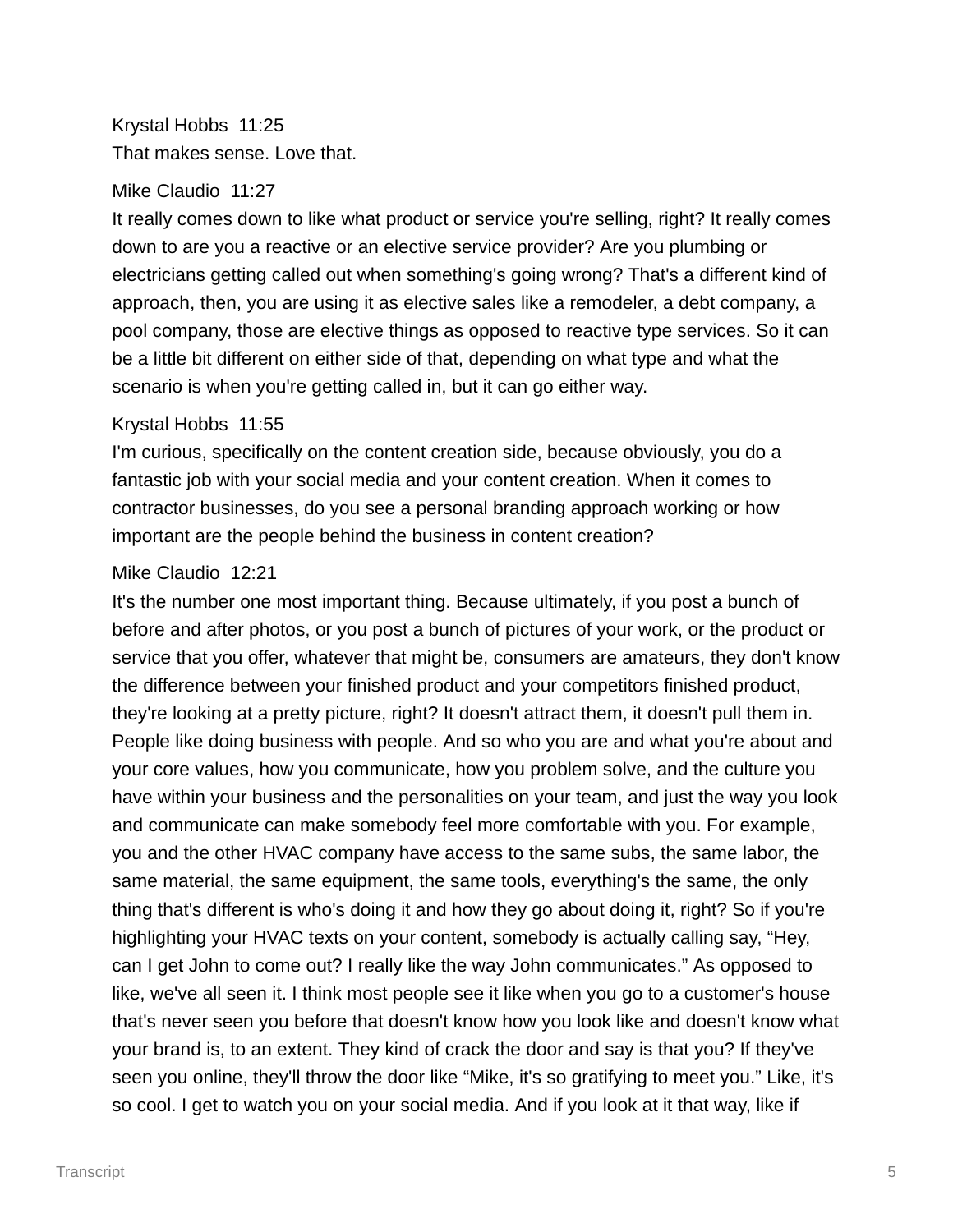you're a social media user, there's likely somebody you follow on social media, that if you saw him at the airport, you'd be like, you'd walk right up to him like your best friends, right? And that person has no clue who you are. It happens to me all the time. I feel bad sometimes. Like they're very confident in who I am. And I have no idea who they are. Because I'm in the airport a lot. And it happens a lot. But the same concept works for you in your marketplace, like your entire market can get to know you, we'll call it passively through consistent content. Because in my opinion, the world has changed from who you know, to who knows you. I think pretty aggressively, right? Because there are significantly more people that know me than I know at this point. Primarily because of content distribution. My Youtube channel gets 18 to 20,000 views a month. That's a lot of people that and in a non-content-driven way, I would never be able to build that type of consistent relationship with that many people. And so it's significantly more about who knows you right? And if you are any type of content creator, you should know 80%+ of your audience never engages with your stuff, but they're watching. And so you're influencing even more people than you might realize. And so if you're putting out consistent content as a personal brand, people will buy into you regardless of what you're selling. So if you're a salesperson at a company, and you said that "I'm not building my personal brands, the company can make more money." Well, you're just really short-term thinking, and you're an idiot because, at some point, you're going to transition companies and your audience will follow you wherever you go. Because they're not buying the name on the shirt, or the name of the company. They're buying you as a person. I went from remodeling to roofing, I took a dozen relationships with me that how many closing deals in the first week. Because people just trusted me, right? And because I had that personal brand with them. If Mike says it, I can believe it, because Mike does what he says he's gonna do. I took that from remodeling to roofing, I took that from roofing to coaching, then from coaching to I started grading and demolition company. When I started my demo company, I called the top 10 builders I work with the roofing company. They all hired me immediately because "Mike if you say you're good, we believe you. Because like you've always done, you said you're gonna do." You can't buy that type of personal branding without consistently putting out the information. A very long answer to your question. But personal branding is the top priority when it comes to promoting your business online.

## Krystal Hobbs 16:23

Absolutely. And I've seen that too. With clients of ours, we have one main office manager, Pam. She's kind of the face of the company like every customer deals with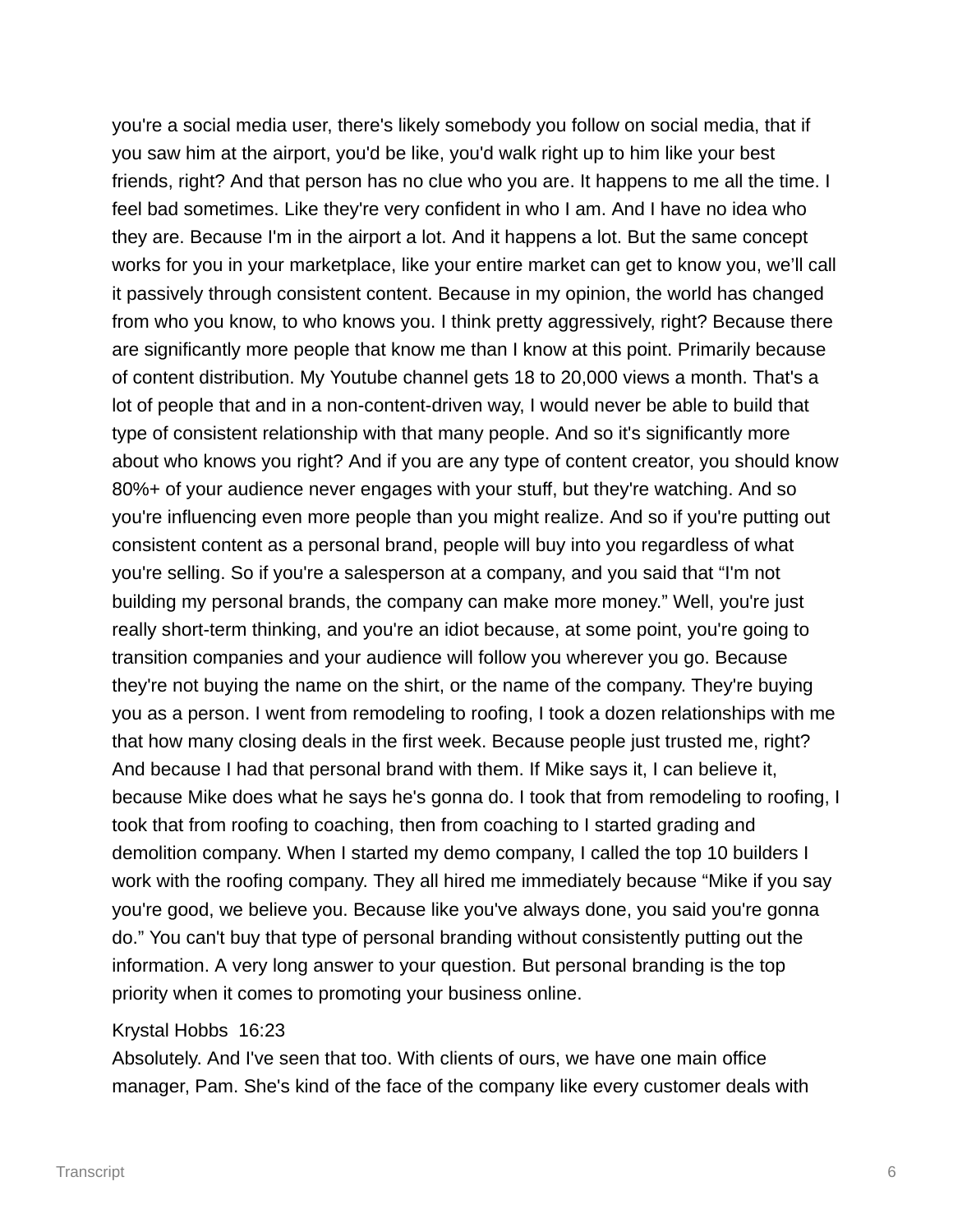her in some way. So when we posted up a picture of Pam, there were all these comments like Pam is the sweetest and Pam is the best, I love this company. Which you really only get if you're willing to put your people out there and use that as a way to attract even especially I think if you're in an ultra-competitive market.

#### Mike Claudio 16:58

At this point, I just don't think there's an option to do otherwise. I don't think you have a choice anymore.

## Krystal Hobbs 17:04

Love that. So, once you've worked with a client, and, they are bringing in prospects, and identifying their pain point, they've got to kind of figure it out in terms of that attraction piece. What sort of issues do you see when it comes to actually converting those leads into customers?

## Mike Claudio 17:25

Your short answer is not a lot. Like if you did a good job, being the attractive character, you focus on their problems. I think inconsistent communications are the biggest challenge, where you're not following through on what you said, if you tell him you're getting a proposal on Tuesday, send it on Tuesday. Don't wait till Wednesday. I think that's one of the bigger issues right now is people don't appreciate the power of followthrough and like doing what you say you're going to do, because you're being tested by the client, that point of can they trust you to do the project they want, right? You're telling me, you can do the project. But you also told me your proposal on Tuesday, and you couldn't do that. So how can I trust you can actually do my project? I think there needs to be more focus on that. If I had put another one on it, it'd be you did not do a good job qualifying budget ranges and price points with them. You give me the perfect customer or the in with the perfect vendor. What if you haven't talked about price points? And understanding that, how well did you qualify that person on the front end? You can find yourself wasting a bunch of time for somebody that just like is not even in the range, you know, the ballpark of what you're trying to sell for. There's either there are two things like lack of follow-through on expectations, once you've got them into your purview. And then, not fully understanding the client's budget expectations are probably the two biggest ones. But honestly, if you do a good job, qualifies out so many people proactively. Because if someone doesn't like the way you communicate, they don't like your process. They don't like what you offer, they're not going to reach out. So it's a prequalifier where you're not passively qualifying out the people that would have said no otherwise are a pain in the ass or tire kickers like it doesn't happen as often when you're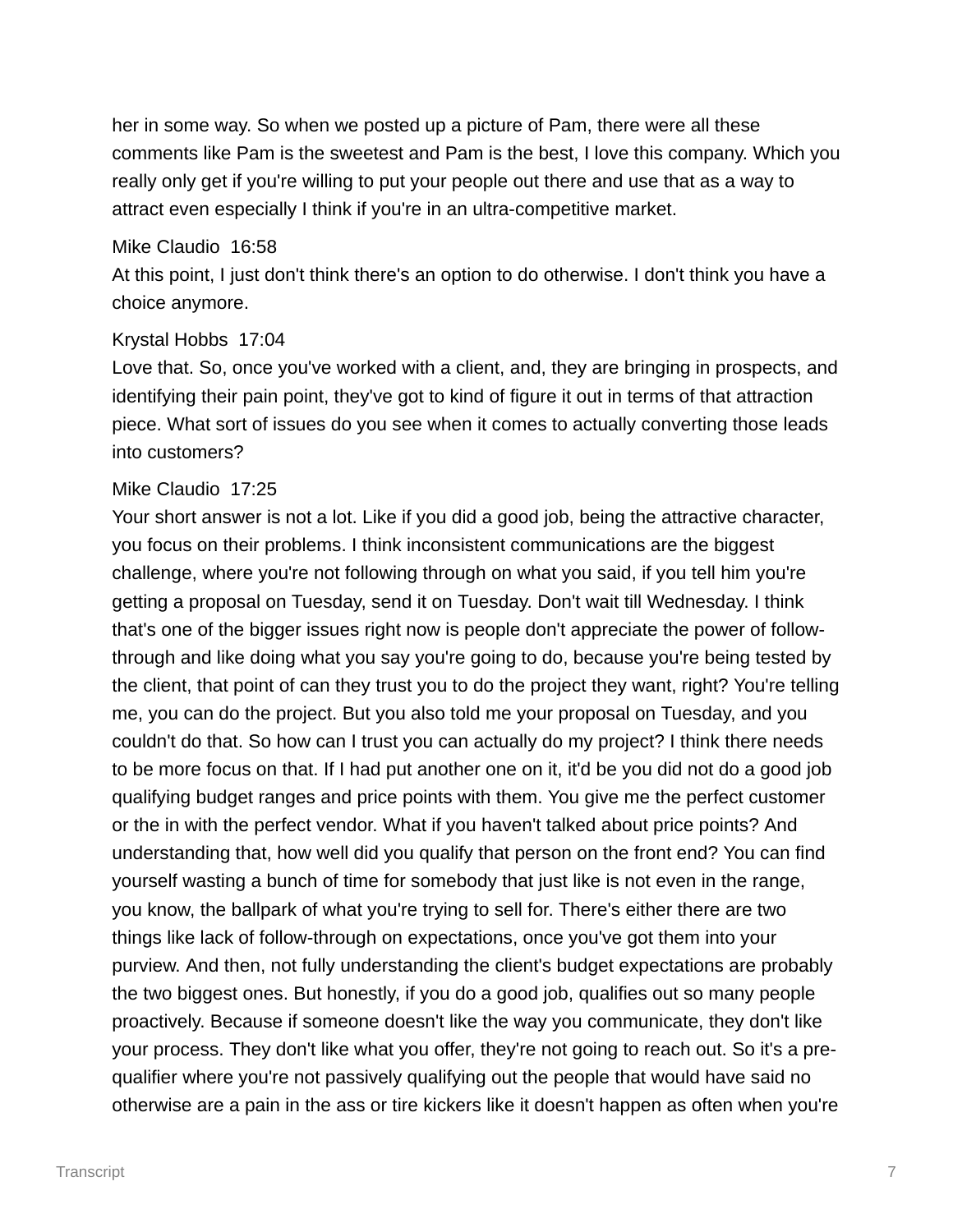doing a good job building that attractive character and, building rapport with your client base. But once you get to that process, I'd say lack of follow-through on expectations and not doing a quality job with budget expectations.

## Krystal Hobbs 19:23

Yes, that makes sense. And I know Mike, you've talked a lot about niching down, and it's funny, I had a conversation with a friend of mine who's in the renovations business. And he was saying, it's all well and good, but it's hard to niche down when you're hungry and you're looking for more work, I guess. What would you say to someone like that? Who has that kind of mindset of "I need to take on all these different kinds of projects because I need to keep my guys busy and I need to keep money coming in the door."

# Mike Claudio 19:57

There are so many ways to go with that question. So first off, you're wrong, we'll start there. There is I have yet to see a situation where somebody niched down and got very consistent with one thing and didn't grow. There's some time in that transition period where you might need to let some people go because what you're trying to be from a nice doesn't match your existing team as well. Sometimes you have to make hard decisions as a leader to get your business to the next season. So it survives. But when you do too many services, what happens is you create brand confusion with your audience. And, I was just saying exactly, do you see why one of those, we've all seen that band driving down the road as specializes in? And there are like 27 services listed. You can't specialize in 27 services. And you might think, yes, but I know you don't, and your client base doesn't think you do. And most people want to hire somebody who's the best at what they need. Not the best, that might be what I need based on all the different things you offer, right? And I see this all the time. It's like a roofing company that offers roofing, siding, windows, gutters, fences, decks, who are you, right? And when you offer too many services, you actually dilute your ability to get the right clients and fast enough, because there are people out there that want to spend the money, their value, focus, not price focus, and they want to hire the best of the best for what it is they're looking for. And if you're offering too many services, you dilute and you create a brand, brand confusion, and so people don't know what to refer you to or what not to, and so if you can be like, Look, I am the best one on one business coach or contractors in the world, in my opinion. I'm very clear on what I do. I could coach anybody. I don't, I niche and it might take a little bit longer to gain momentum. But once you do, and once you build that brand of "Mike's the guy for that", everything gets easier, because now you're known for that thing. And because and here's the other part too, right? I think a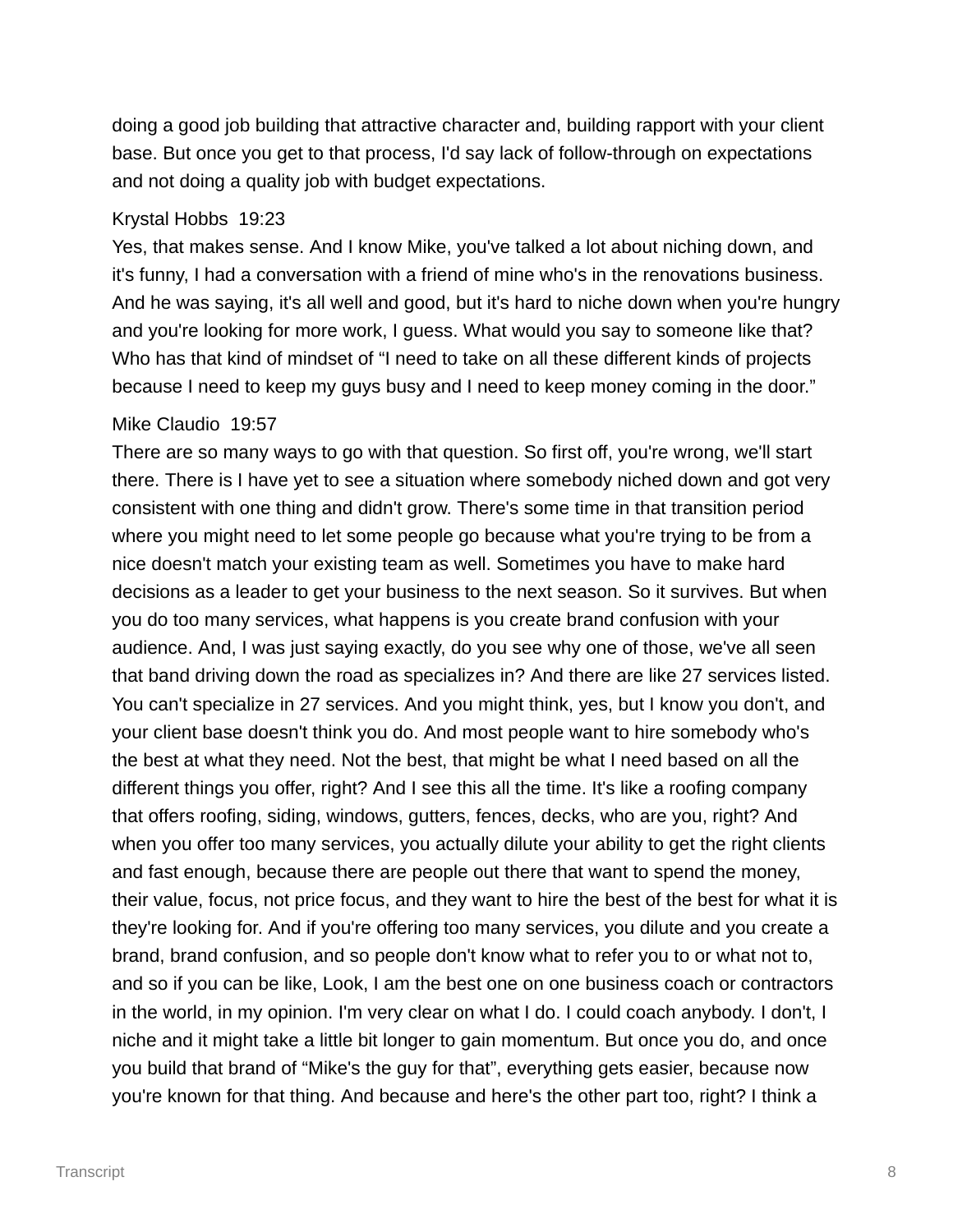lot of people don't understand this fully. Let's say you help Neighbor A with a bathroom remodel, and you knock it out of the park, right? That person's so thrilled because that's what you're supposed to be doing right? And Neighbor A refers you to Neighbor B who wants a deck and you suck at building decks but you say you do it because we need the money. We got to keep the guys busy, right? Well, you piss off Neighbor B, and your Neighbor B does go back to Neighbor A and complains how you did a terrible job. Well, guess what now Neighbor B and Neighbor A will never refer you again. Or you say no to the deck and you refer to a deck guy. Now Neighbor A and Neighbor B are happy with you because you're the bathroom guy and that compounding effect over time of doing the wrong work and pissing off neighbors. Because now, Neighbor A feels like an idiot and now lost faith in referring you, because you did a great job for them and Neighbor B's pissed off at Neighbor A more than you because they trusted Neighbor A and now you've lost all your referrals partners that whole neighborhood. Or even worse you have an active demoter of your company posting don't hire Claudio Construction because they suck at construction. No, you don't you suck at doing decks you shouldn't be doing. And that's how you start to dilute your brand over time as well because you're taking on work for cash flow that you shouldn't be doing because you can't do it effectively.

# Krystal Hobbs 23:26

I think that's a valuable point. And I sometimes hear from people too, that I'm going to get bored because I don't have the same variety and excitement and new project.

## Mike Claudio 23:40

But the other side of it to that is internally like, you can't create systems processes, efficiencies, and cost savings internally if every day your guys are doing a different job on a different site with different tools and different products. So you can't create efficiencies. You can't. If you're bored at making money, go get a job. Like you shouldn't be running a business. You shouldn't be a business owner if creating a system that develops a machine that prints money is boring to you. And since you have those systems and processes because you're doing a consistent type of job, and believe me, I've done this, okay, I took a company that was doing 2.2 million and turned it into a 2.2 million firm. And I turned down 1.2 million of it the following year, including \$1.2 million in loss services. I stated that we no longer provide those services. We're not very good at it. We're not making enough money. We need to focus on what we're strong at, not on growing that firm from 2.2 to 3.8 million in two years by getting rid of 60% of our business in the second year because we've gotten extremely good at marketing. We honed our skills in systems and processes. Because we excelled at one or two things,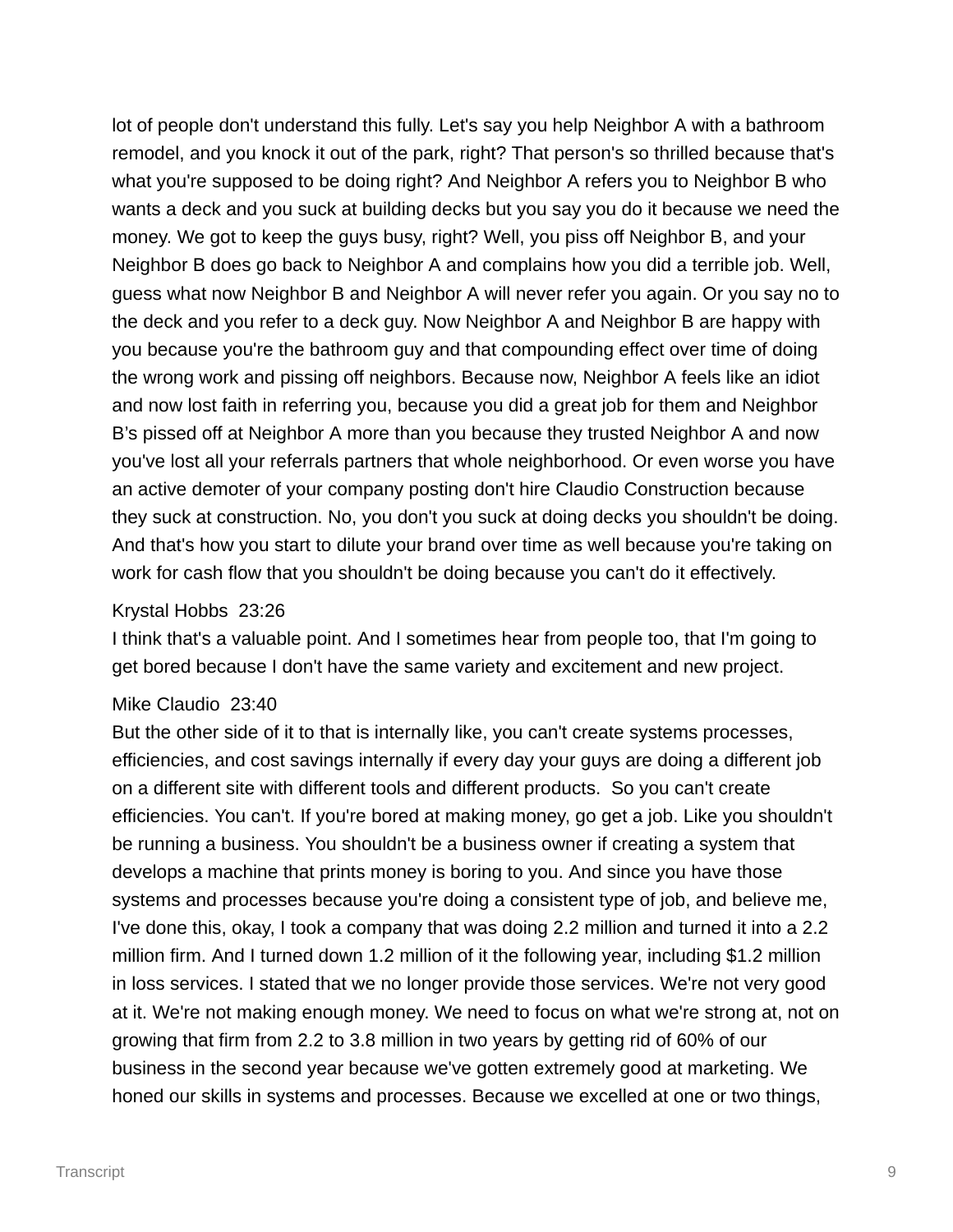we became extremely skilled at forming referral partnerships and obtaining references. And we put everything we had into it. Was it difficult to let go of 60 percent of your company? Of course, it was, but I was secure enough to know that if we worked hard enough at a company, things would give you the best of the greatest money and clients would not be an issue.

Krystal Hobbs 25:03

So you went cold turkey on it, rather than phasing it out?

# Mike Claudio 25:09

It was a little of both because some things are best done cold turkey, which we no longer do. We phased away some items over the period of three to six months, I'd estimate. I have no recollection of the percentages. But let's imagine there are 700 of them. We're not doing it anymore if I say I'm going cold turkey. The other 500 were probably phased out over three months since they were contracts, relationships, and other obligations that we didn't want to breach. But I was able to get rid of everything within six months.

Krystal Hobbs 25:33

Wow. Amazing. And have you found a big difference between the different remodeling versus roofing versus other types of businesses?

Mike Claudio 25:49 A difference from what perspective?

Krystal Hobbs 25:51

I guess in terms of marketing and sales, has that been dramatically different?

# Mike Claudio 25:55

Not really, going back to your question earlier, I'd say personal branding is the best way to do it. There's a little bit of a different approach if you're more in the reactive world. You're a service company like plumbing, electrical HVAC. We get this more like people need to think of you immediately when they need you. So it's a little bit different. But I think from the rest of it from a marketing and sales perspective, there are always nuances depending on what you're selling, who you're selling to. There's no cookiecutter answer. There are always going to be some differences. For the most part, I believe that if you're doing a good job relating to your audience, relating to your market, being visible, being consistent, and operating with integrity, both online and in-person. If you're a different person in your content than you are in person, you're failing. If you're catfishing your entire audience base because you're one person online and completely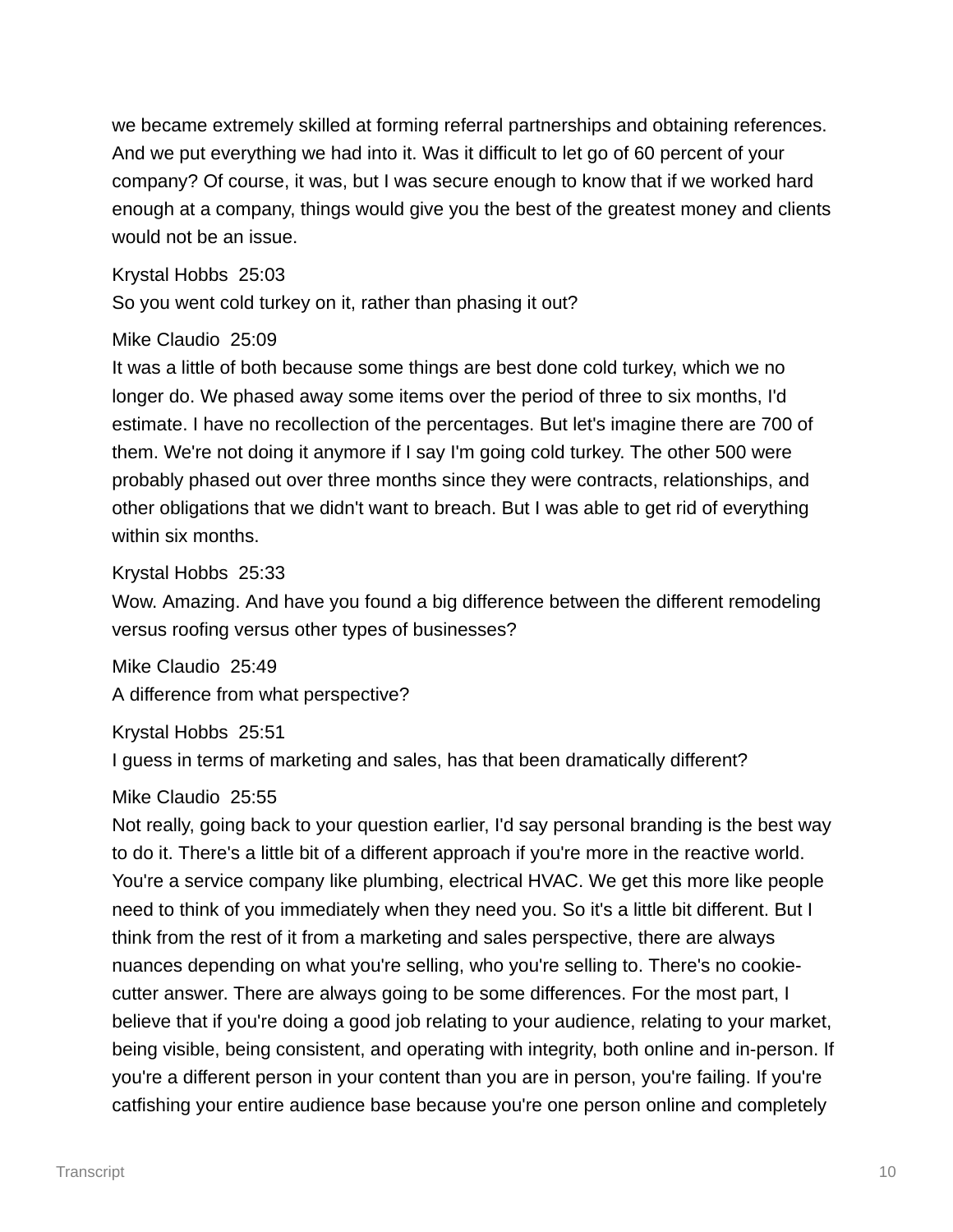different in person, you're failing. Because, once again, you're making it harder for your audience to trust you. Everywhere I go, I'm the same person. I talk this way to everyone all the time, whether it's on your podcast, my podcast, YouTube channel, Instagram, or in my coaching calls with my clients. That was something I set out to do from the start. I don't want someone to hire me as a coach after reading my stuff. And on the first call, I don't want to lob an F-bomb for the first time post-contract, do I? So, if you're hiring me, you can follow me at any time, listen to the Big Stud podcast, or watch me on YouTube to see precisely what you're getting. As a result, you effectively get to taste the product per se before you buy them. So, if your audience doesn't know anything about your method, how you function, or who you are professionally or personally, you're in trouble. Who shows up at their house is unknown. That, in my perspective, is an issue. So I don't think there's much of a difference between remodeling roofing, siding, plumbing, and HVAC. I think it's more about how you share what you're doing, what you share about what you do, but getting very open, transparent, and vulnerable is by far the best tactic when it comes to marketing, sales, and content distribution.

#### Krystal Hobbs 28:01

What do you think is the biggest commonality in terms of the mindset of the successful clients that you've had?

#### Mike Claudio 28:10

The clients that push back and fight the suggestions I make versus the customers that just go out and do it have dramatically different levels of success in terms of growth. To give you an example, I'll say A and B to renovation companies, and one guy will take his job list, as I do with every call we get. And by the next call, he had increased the value of his company from 1.8 to 3.8 million dollars. And he moved from a profit margin of 2% to a profit margin of 13%. Gross and a net increase of that magnitude. Take, for example, contractor B, who resisted a little, didn't take as much action, grew a little, but kept a lot. Because he was apprehensive to change. Do I know everything? No, but the advice I give is usually useful and contributes to positive change. So the most significant mentality difference is how successful people are willing to absorb information and put it into practice, regardless of whether they comprehend it or are apprehensive about it. When you pay an expert, such as a coach, you want them to provide you with useful advice. People who pay attention tend to get higher results than those who do not. But, in general, isn't it true that change is the fundamental factor? Whether or not to hire a coach, for example. You're failing if you're reluctant to change your business model and have been doing it the same way for ten years. You may not realize it yet, but you're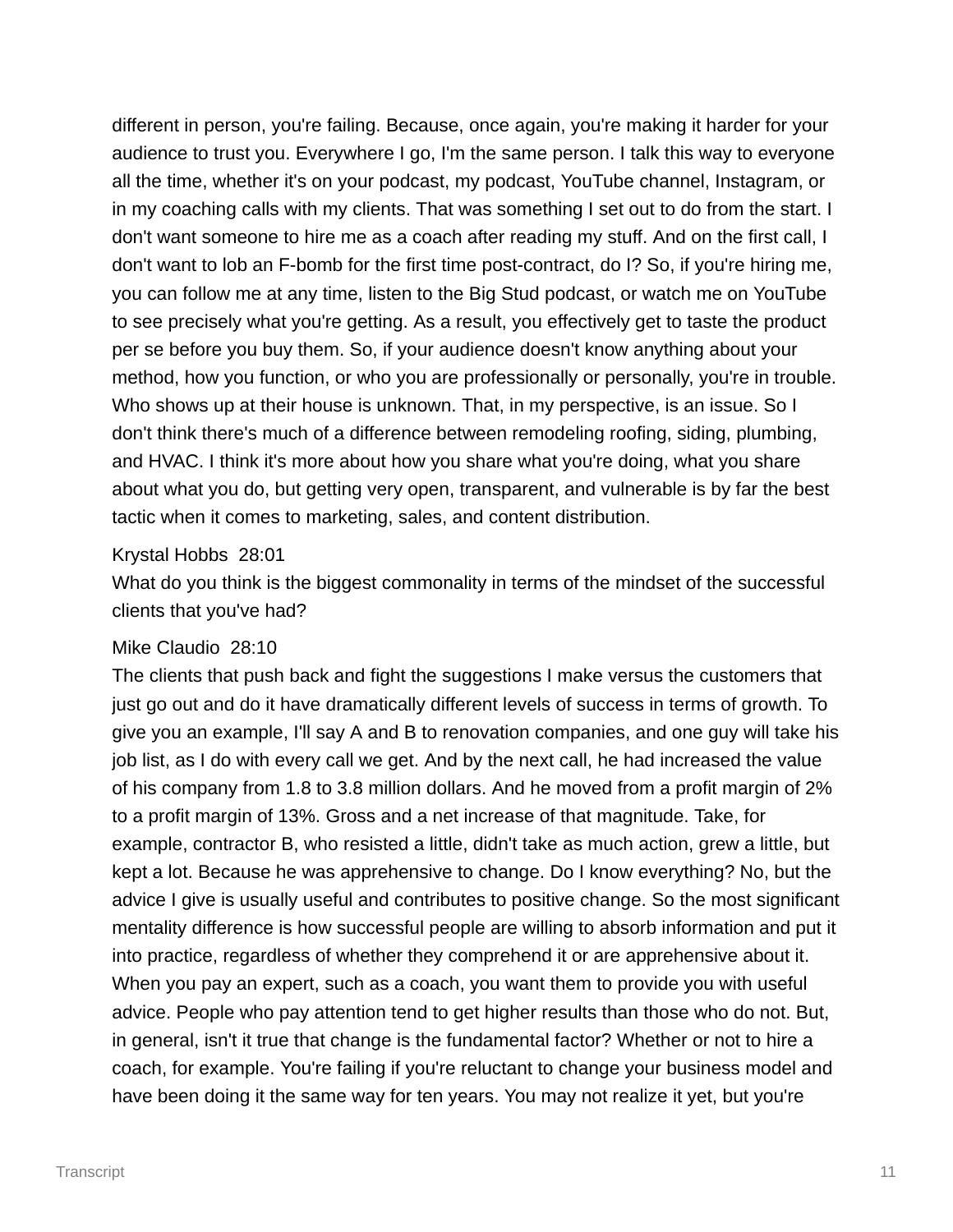doing something wrong. If you're not adjusting, altering, and innovating, you'll be left behind. Your customer base will age to the point that they will no longer desire to do business with you. You'll point the finger at the millennials. No, it's your fault for not adjusting to right now. If you didn't know, millennials are the world's most popular home buyers. So, if you're not adapting your approach to be more digitally focused and onlinecentric, you're failing, even if you don't realize it. But you will, and if you do not, you will blame your client base. And believe me when I say that the clientele is buying from someone. So if you don't adapt to the fact that your target audience is getting younger, you're doomed to fail. And failure is relative; do you think you'll go bankrupt next year? But you're not going to become much bigger. Because you aren't appealing to the current largest pool of buyers. I know people that still don't even have proper websites, where their email addresses are. Here's a piece of advice, if your email address is not at your business name, grow up because it's time to buy the domain, get your email set up. It looks like you're a hobbyist. It doesn't look like you're a real business. And I don't feel like I can trust you.

Krystal Hobbs 30:51

That is my biggest pet peeve. So thank you.

Mike Claudio 30:55

How long have you been in business? 10 years? How have you tried Google as a tool? It's a pretty powerful environment. Google how to create a business email aground? Let's not overcomplicate this. Yeah.

Krystal Hobbs 31:14

I'll put a resource in the show notes on how to buy a domain.

Mike Claudio 31:18

Google.com. How to input whatever you need, the pieces of information are out there.

Krystal Hobbs 31:26

So, Mike, I'd love to switch gears a little bit before we clue up here. I know that you started a nonprofit. Tell us about that and what inspired that?

Mike Claudio 31:39

Alright, so my wife, Tiffany, and I started A Champion's Shoes. If you go to achampsionsshoes.org or @achampionsshoes on Instagram is where we're mostly distributing content. But our mission is to create champion-level confidence in children. We do that by raising money and buying and distributing name-brand shoes to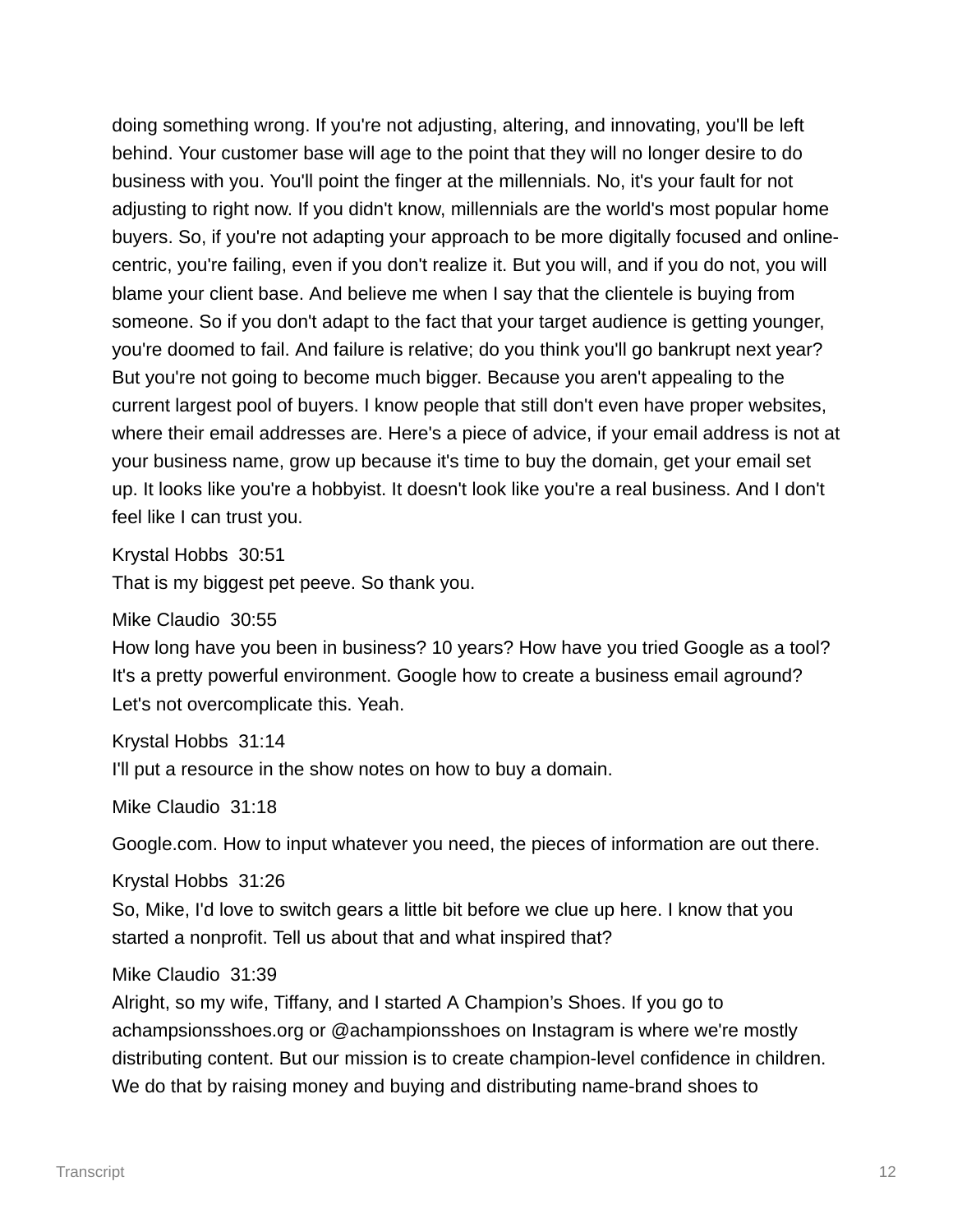underprivileged children throughout the country. And I think we would all agree, I think even you would agree, there are very few things that relate back compared to putting on a new pair of shoes. And there's a significant amount of children out there that have never had a new pair of shoes, or I've never even had a pair of shoes that fit right. And so it kind of started in 2020. At the end of every year for like about the last 10 years, my wife and I have been together, we do what we call a balancing of our blessings at the end of the year. Early in our marriage, there are a lot of volunteer work because we didn't have shit to give back. We were broke. I think I started turning in some money and then start turning some bigger checks and big checks to the church or other organizations that we were passionate about.

And so 2020, at that point, I had a foreign two-year-old. MJ was almost five at the time, and we want to get the kids involved. And like, writing a check is cool, but it doesn't mean anything to the kid. So we were on a family walk one day, and I said to MJ, "We want to give back. What do you love right now?" And like most four years old is like whatever's closest to his face was really like my new shoes. Great. Would it be so cool? If you and I went to the store, we bought 100 pairs of shoes, and we gave them away to kids who don't have new shoes. He's like, "That'd be awesome." And so originally was a plan, I was gonna take five grand, we're gonna buy 100 pair of shoes, we're gonna give them away to kids who needed them. And I was driving home from the gym one day. And I think to myself, why am I limiting it to 100 pairs? And why am I limiting it to this year? That's not really how my Claudio or WinRate consulting does things. So I came home, and I Googled how to start a nonprofit. And I follow the steps. So we launched officially Black Friday, the Friday after Thanksgiving in 2020. So we're 15 months old or so we've raised I think it's like \$350,000. And we spent like 25 or 2600 pairs of shoes at this point. We're excited because we just hired our first employee, officially our first executive director. People are getting really amped about this mission. And we want to have somebody who can put full-time effort into making it happen. I've been very hesitant to spend money on not shoes because of all the bad taste in the mouths of people of nonprofits who don't use funds, probably. But I realized, if I don't spend a little bit of money on getting the right people involved in the business, there's still a business. It's just a not-for-profit business. It just severely limits the mission. And so it really limits the impact we're trying to make. So where she actually starts next week. So I'm really excited to have that and she put her full-time effort into helping the mission grow. And you're really putting us in a position where we can really make a much larger impact with kids throughout the country.